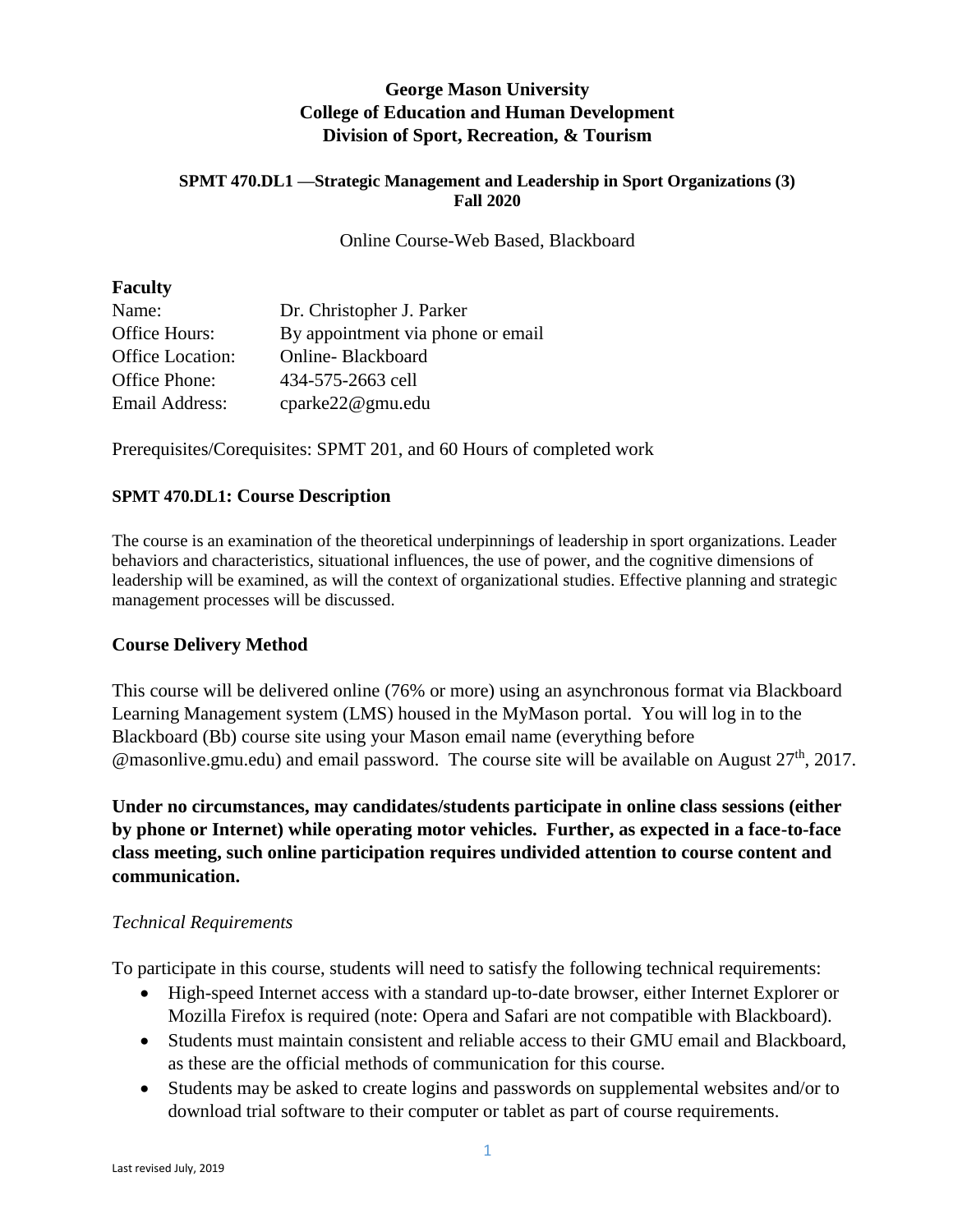- The following software plug-ins for PCs and Macs, respectively, are available for free download: [Add or delete options, as desire.]
	- o Adobe Acrobat Reader: <https://get.adobe.com/reader/>
	- o Windows Media Player: <https://windows.microsoft.com/en-us/windows/downloads/windows-media-player/>
	- o Apple Quick Time Player: [www.apple.com/quicktime/download/](http://www.apple.com/quicktime/download/)

## *Expectations*

• Course Week:

Because asynchronous courses do not have a "fixed" meeting day, our week will start on Monday, and finish on Sunday.

• Log-in Frequency:

Students must actively check the course Blackboard site and their GMU email for communications from the instructor, class discussions, and/or access to course materials at least 4 times per week.

• Participation:

Students are expected to actively engage in all course activities throughout the semester, which includes viewing all course materials, completing course activities and assignments, and participating in course discussions and group interactions.

Technical Competence:

Students are expected to demonstrate competence in the use of all course technology. Students who are struggling with technical components of the course are expected to seek assistance from the instructor and/or College or University technical services.

• Technical Issues:

Students should anticipate some technical difficulties during the semester and should, therefore, budget their time accordingly. Late work will not be accepted based on individual technical issues.

• Workload:

Please be aware that this course is **not** self-paced. Students are expected to meet *specific deadlines* and *due dates* listed in the **Class Schedule** section of this syllabus. It is the student's responsibility to keep track of the weekly course schedule of topics, readings, activities and assignments due.

• Instructor Support:

Students may schedule a one-on-one meeting to discuss course requirements, content or other course-related issues. Those unable to come to a Mason campus can meet with the instructor via telephone or web conference. Students should email the instructor to schedule a one-on-one session, including their preferred meeting method and suggested dates/times.

• Netiquette:

The course environment is a collaborative space. Experience shows that even an innocent remark typed in the online environment can be misconstrued. Students must always re-read their responses carefully before posting them, so as others do not consider them as personal offenses. *Be positive in your approach with others and diplomatic in selecting your words*. Remember that you are not competing with classmates, but sharing information and learning from others. All faculty are similarly expected to be respectful in all communications.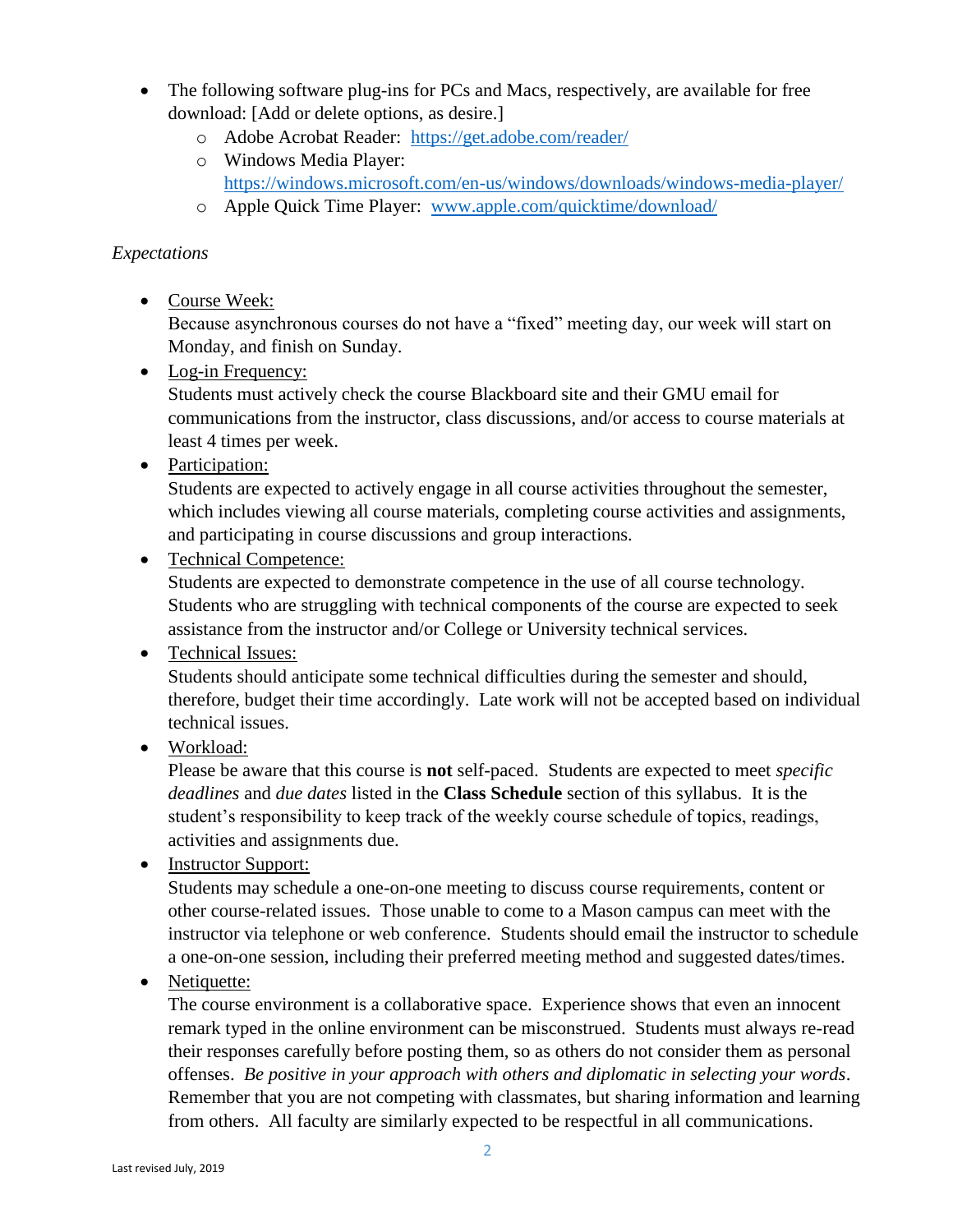Accommodations:

Online learners who require effective accommodations to insure accessibility must be registered with George Mason University Disability Services.

## **Learner Outcomes or Objectives**

This course is designed to enable students to do the following:

- 1. Identify theoretical concepts in management and decision-making.
- 2. Describe the strategic planning process.
- 3. Explain effective leadership practices in sport.
- 4. Interpret organizational behaviors, change, culture, and structures.
- 5. Compare prominent leadership theories.
- 6. Identify resource allocation and programming principles.
- 7. Recognize effective practices in the strategic management of sport, including change management.
- 8. Evaluate human resource management, conflict resolution, and negotiation.
- 9. Summarize the systems approach to management in sport organizations.

## **Required Texts**

Chelladurai, P. (2009). *Managing organizations for sport & physical activity: A systems perspective* (3<sup>rd</sup> Ed). Scottsdale, AZ: Holcomb Hathaway Publishers.

## **Course Performance Evaluation**

Students are expected to submit all assignments on time in the manner outlined by the instructor (e.g., Blackboard).

## **Assignments and/or Examinations**

#### EVALUATION

| Discussion Boards-Students are expected to make an initial<br>post in the discussion board tabs on the weeks in which they are<br>due, while replying to at least two other students $-$ initial                                           | 50 points (5 at 10 pts each)<br>$(20\%)$ |
|--------------------------------------------------------------------------------------------------------------------------------------------------------------------------------------------------------------------------------------------|------------------------------------------|
| threads should be 250 words or more and responses should be                                                                                                                                                                                |                                          |
| at least one hundred words<br>Research Project Paper--Paper must be in APA format. Project                                                                                                                                                 |                                          |
| will be evaluated based upon theoretical framework, clarity,<br>and substantive content.                                                                                                                                                   | 50 points (20%)                          |
| Participation Book & Article Reviews- article reviews must<br>include a summary of major components and be in APA format;<br>participation includes active engagement, attentiveness, and<br>responsiveness.                               | 50 points (2 at 25 pts each)<br>$(20\%)$ |
| Mid Term- This evaluation will include true/false questions,<br>multiple choice and short essay; the test will be based on<br>content covered prior to giving it.                                                                          | 50 points (20%)                          |
| Final Exam-This test will be a combination of short answer,<br>short and long essay with some matching and multiple choice;<br>there will be some content covered in the midterm but will<br>primarily focus on content after the midterm. | 50 points (20%)                          |
| <b>TOTAL</b>                                                                                                                                                                                                                               | 250 points                               |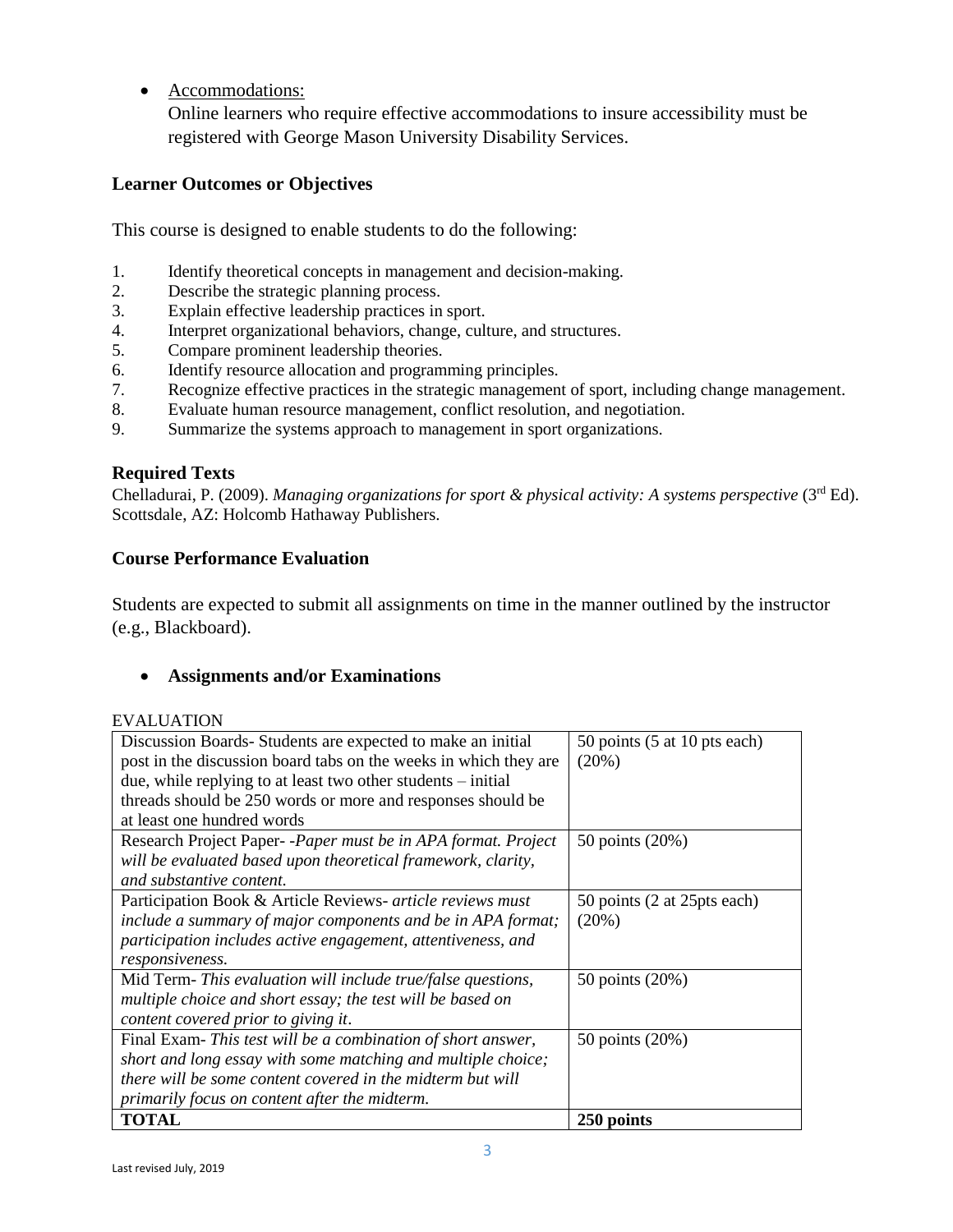## **Other Requirements**

Students are expected to participate in the discussion boards when due

## **Grading**

| <b>Cumulative Points</b> | Percentage % | Letter Grade |
|--------------------------|--------------|--------------|
| $234 - 250$              | $100 - 94$   | A            |
| $224 - 233$              | $93 - 90$    | A-           |
| $214 - 223$              | $89 - 86$    | $B+$         |
| $204 - 213$              | $85 - 82$    | B            |
| $196 - 203$              | $81 - 79$    | $B -$        |
| $189 - 195$              | 78-76        | $C+$         |
| $179 - 188$              | $75 - 72$    | C            |
| $174 - 178$              | 71-70        | $C-$         |
| $149 - 173$              | 69-60        | D            |
| < 148                    | 59% & Below  | F            |

# **Professional Dispositions**

See<https://cehd.gmu.edu/students/polices-procedures/>

## **Class Schedule**

#### TENTATIVE COURSE SCHEDULE

| <b>Date</b> |        | <b>Topic</b>                       | <b>Readings/Assignment Due</b> |
|-------------|--------|------------------------------------|--------------------------------|
| $8 - 24$    | Week 1 | Introduction                       | Discussion Board 1             |
|             |        | Organizations                      |                                |
| 8/31        | Week 2 | Organizational behavior, symbolism | Chella $(C)-1,2$               |
|             |        | Organizational culture             | Discussion Board 2             |
| $9 - 7$     | Week 3 | Organizational effectiveness       | $C-3,4$                        |
|             |        | Organizational change              |                                |
| $9 - 14$    | Week 4 | <b>Systems Thinking</b>            | $C-5;$                         |
|             |        |                                    | <b>DUE: Article Review One</b> |
| $9 - 21$    | Week 5 | <b>Strategic Planning</b>          | $C-6,7$                        |
|             |        | <b>Strategic Planning</b>          |                                |
| $9 - 28$    | Week 6 | Strategic planning                 | Discussion Board 3             |
|             |        | Wrap Up of Organizations / Systems |                                |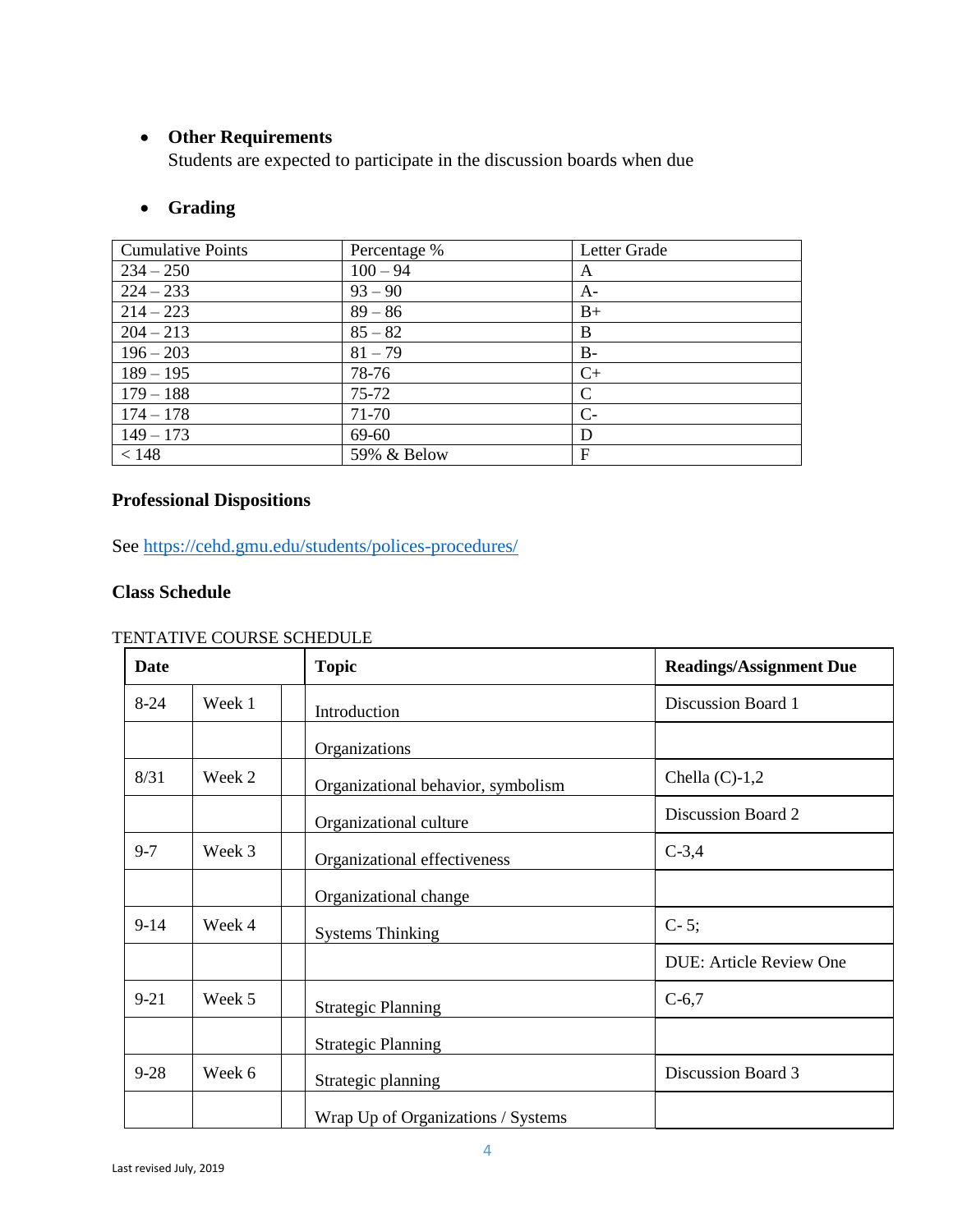| <b>Date</b> |         |        | <b>Topic</b>                                                    | <b>Readings/Assignment Due</b>               |
|-------------|---------|--------|-----------------------------------------------------------------|----------------------------------------------|
| $10-5$      | Week 7  |        | Mid-Term;                                                       |                                              |
|             |         |        | Leadership theory ABCs                                          | $C-8$                                        |
| $10-12$     | Week 8  |        | Leadership theory in sport                                      | $C-9$ ; articles                             |
|             |         |        | Leadership theory in sport                                      | $C-10$                                       |
| $10-19$     | Week 9  |        | Leadership theory in sport                                      |                                              |
|             |         |        | Members & Followers, Cohesion                                   | C-11 ; Discussion Board 4                    |
| $10-26$     | Week 10 |        | Management v. leadership: Best practices                        | $C-12$                                       |
|             |         |        | HR best practices: Decision making                              | $C-13.14$<br><b>DUE</b> ; Article Review Two |
| $11 - 2$    | Week 11 |        | Labor relations, problem solving                                | $C-15,16$                                    |
|             |         |        | Negotiation, conflict resolution; research paper<br>preparation | $C-17$                                       |
| $11-9$      | Week 12 |        | Relationships & communication                                   | articles                                     |
|             |         |        | <b>Research Preparation</b>                                     | Open Discussion to Assist<br>Preparation     |
| $11 - 16$   | Week 13 | $\ast$ | <b>Research Papers Due</b>                                      | <b>Research Paper</b>                        |
|             |         |        |                                                                 |                                              |
| $11-23$     |         |        | Thanksgiving Break - No Class                                   | <b>Thanksgiving Break</b>                    |
|             |         |        |                                                                 |                                              |
| $11-30$     | Week 14 |        | Reviewing Your Research Paper with<br>Classmates                | Discussion Board 5                           |
|             |         |        |                                                                 |                                              |
| $12 - 7$    | Week 15 |        | Final Exam                                                      | DUE: Final Exam                              |
|             |         | $\ast$ |                                                                 |                                              |

Note: Faculty reserves the right to alter the schedule as necessary, with notification to students.

#### **Core Values Commitment**

The College of Education and Human Development is committed to collaboration, ethical leadership, innovation, research-based practice, and social justice. Students are expected to adhere to these principles: [http://cehd.gmu.edu/values/.](http://cehd.gmu.edu/values/)